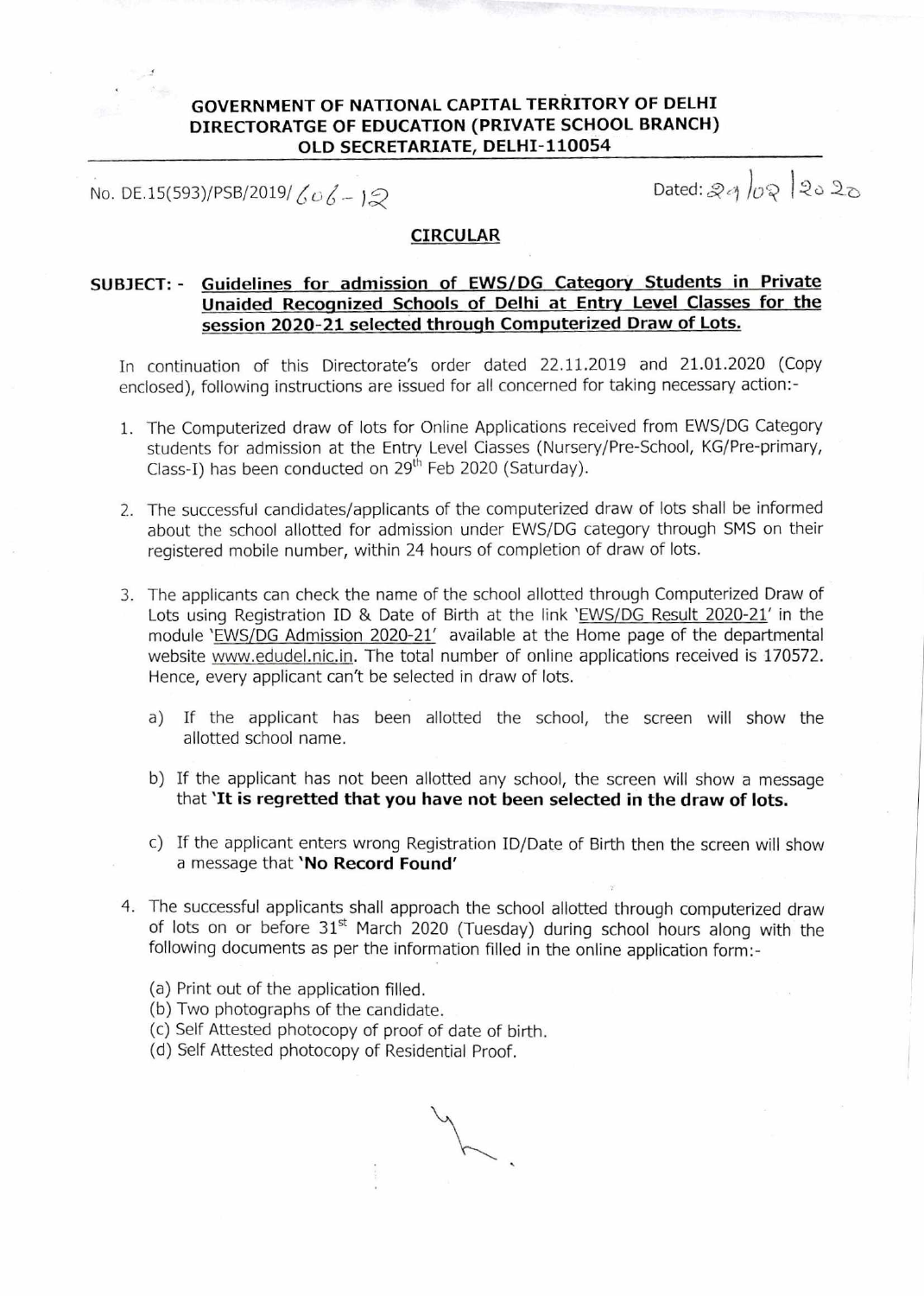(e) Self Attested photocopy of documentary proof for EWS or DG category, whichever applicable.

9 **The parents/guardians shall also keep the original documents with themselves for verification by the school authority.** 

- 5. If the successful applicant fails to approach/report the school up to 31<sup>st</sup> March 2020 (Tuesday) for completing the formalities for admission under EWS/DG category, his candidature shall be cancelled.
- 6. The School can check the details of the students/applicants allotted through computerized draw of lots on departmental website i.e. **www.edudeLnic.in.** Using the school ID and Password through the link **School Plant** $\rightarrow$ **EWS** $\rightarrow$ **EWS**/DG Result **2020-21.**
- 7. The School can see all the online applications details of the allotted applicants by using the link as mentioned above.
- 8. Schools are advised to hold introductory session for all parents together including the parents of EWS/DG Category children.

# **9. The school must confirm details of the EWS/DG category successful candidates from the supportive documents produced by them.**

- 10. The school shall carefully carry out the necessary scrutiny/verification of the documents produced. The school must also verify the genuineness of EWS/DG certificates issued by the different department through online (http://edistrict.delhigovt.nic.in), if available, or in writing from the office of issuing authority.
- 11. Income certificate issued by the Competent Authority declaring the total annual family income less than Rs.1,00,000/- is a valid document for admission under EWS/DG category whether it is in the name of mother or father or guardian of the child.
- 12. The school shall not ask for income certificate from those EWS category parents who submit copy of BPL/AAY/Food Security Card issued by Food and Civil Supply Department, GNCT of Delhi.
- 13. The school shall also not ask for any Income Certificate from the parents/applicants who have been selected under DG category.
- 14. The school shall not impose the condition for the copies of the documents produced at the time of admission to be attested by a Gazetted Officer. Self Attested documents must be accepted by the school. However, verification with original documents must be carried out by the school.
- 15. The school shall issue proper acknowledgement against the request of the parents/guardian seeking admission in the school as declared in the computerized draw of lots.

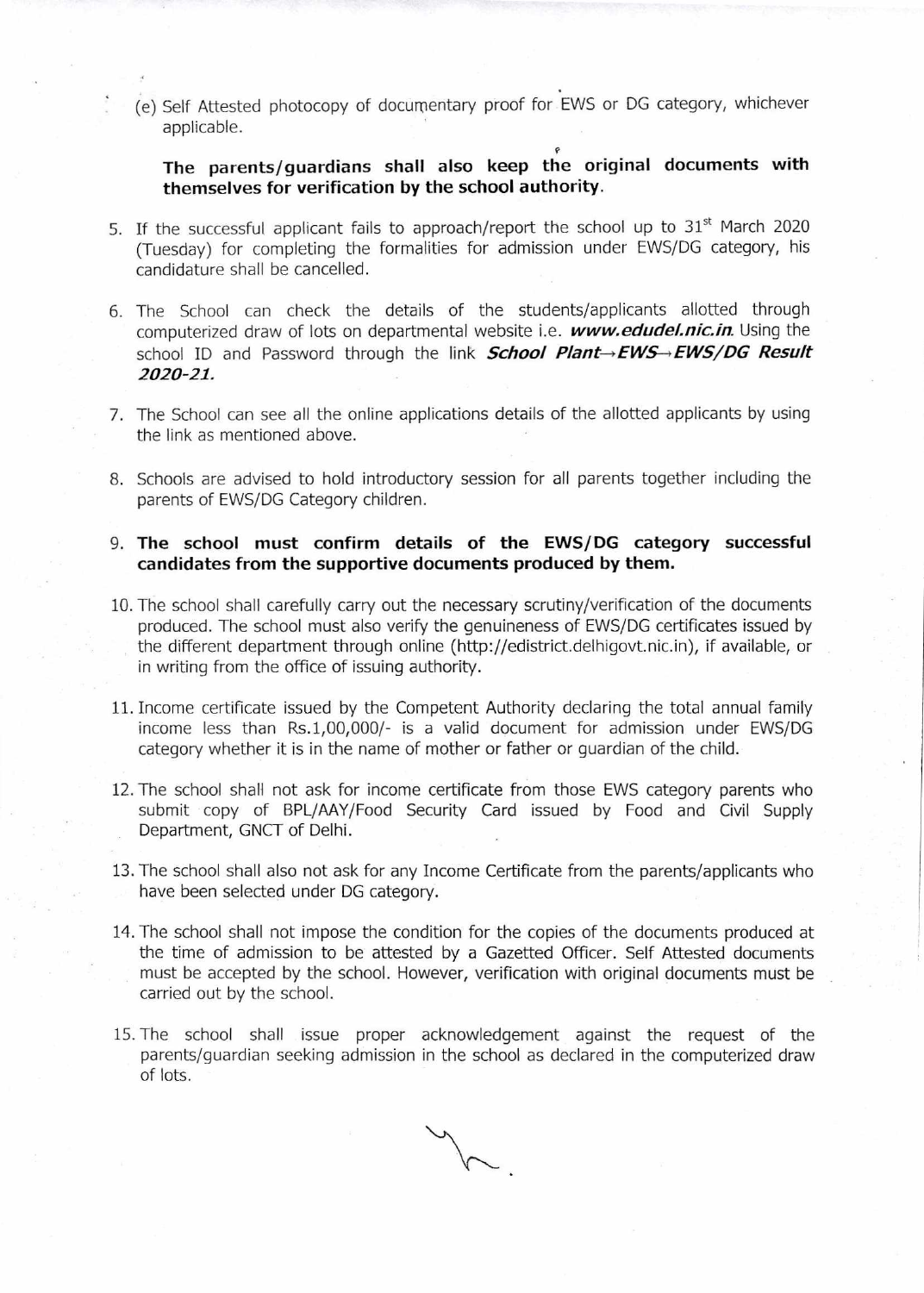- **16. The school shall call all candidate's allotted through computerized draw of lots on their registered mobile number informing about the selection in the school and last date of admission.**
- 17. The school shall not refuse to grant admission to EWS/DG category children on the ground of distance range.
- 18. Every selected student has been allotted a Serial Number in order of their selection in the respective school through computerized draw of lot and list of candidates has been forwarded online in the same order to the respective schools. **The school shall give admission to the selected candidates in order of the Serial Number allotted to the candidate through computerized draw of lots and as available on the online module.**
- 19. The school, by  $31<sup>st</sup>$  March 2020 (Tuesday) shall update the correct admission status as per the options available on the web page of the respective schools (Admitted/provisionally Admitted/Not Reported/Rejected/Inwaiting) in respect of the applicants allotted through computerized draw of lots. The said details shall be updated daily through the link **School Plant->EWS->EWS/DG Result 2020-21** available on department website www.edudel.nic.in.
- 20. On the above mentioned link, the school shall clearly specify, in detail, the reason of rejection, if any selected applicant is denied the admission. The category of the reasons may be selected from the following grounds:-
	- Non-submission of valid date of birth proof of the candidate.
	- Non-submission of valid residence proof.
	- Non-submission of valid EWS/DG proof.
	- For EWS, the Income Certificate does not show annual income as less than one lakh per annum.
	- If ration card is submitted as residence proof, the name of the child does not figure in the ration card.
	- Mismatch between online details and documentary evidence.
	- Duplicate Entry.

#### **1. The school once allotted to the applicant through the computerized draw of lots shall not be changed under any circumstances.**

- 2. The admission of the child shall be cancelled in case the documents submitted by the applicant at the time of admission are found to be forged/fake or not supportive at any stage.
- 3. Multiple/Duplicate entries, if found at any stage, shall liable to cancellation of the candidature/admission of the candidate.